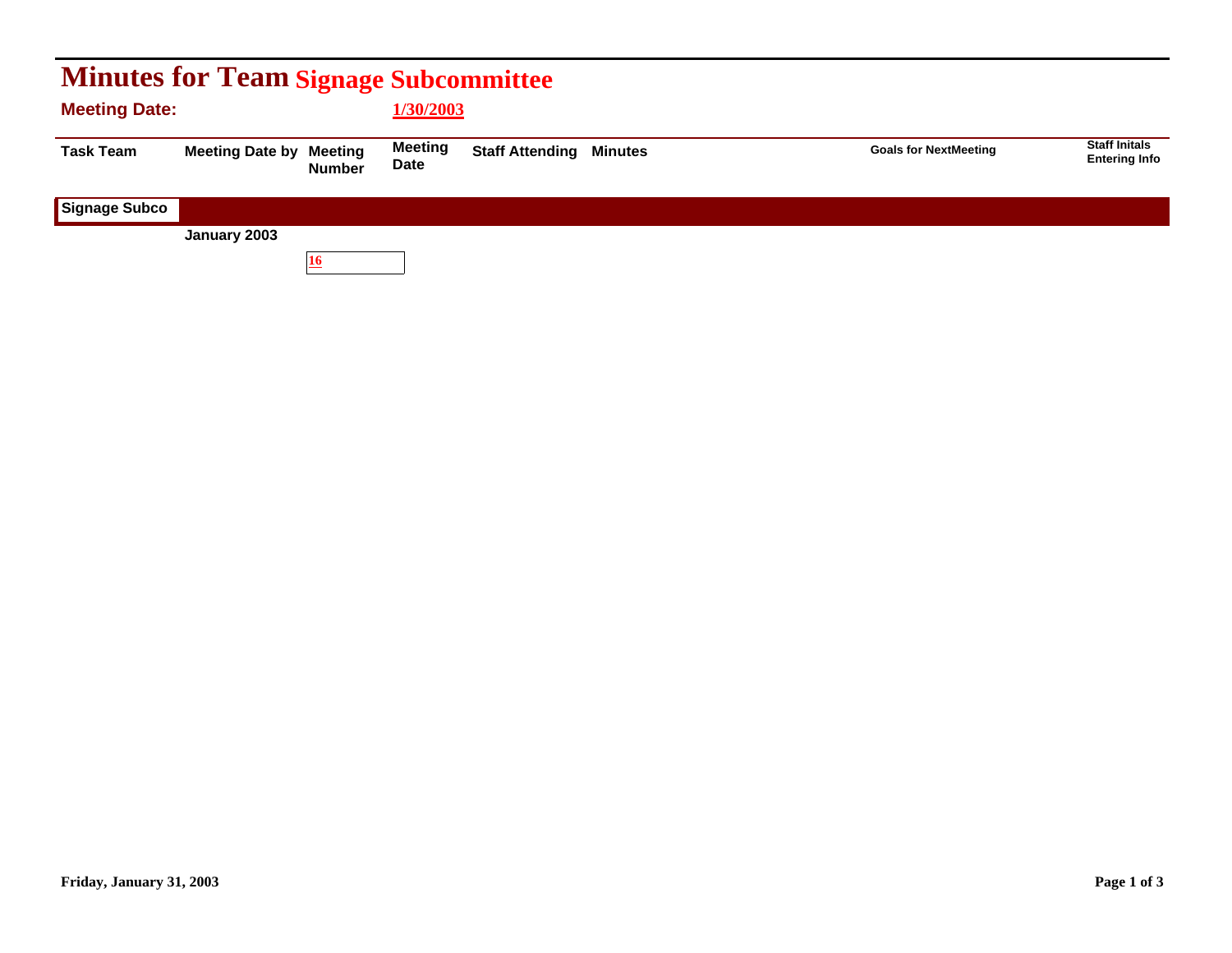| <b>Task Team</b> | <b>Meeting Date by Meeting</b> | <b>Number</b> | Meeting<br>Date | <b>Staff Attending</b>                                                         | Minutes                                                                                                                                                                                                                                                                                                                                                                                                                                                                                                                                                                                                                                                                                                                                                                                                                                                                                                                                                                                                                                                                                                                                                                                                                                                                                                                                                                                                                                                                                                                                                                                                                                                                                                                                                                                                                                                                                                                                                                                                                                                                                                                                                                                                                                                                                                                                                                                                                                                                      | <b>Goals for NextMeeting</b>                                                                                                                                                      | <b>Staff Initals</b><br><b>Entering Info</b> |
|------------------|--------------------------------|---------------|-----------------|--------------------------------------------------------------------------------|------------------------------------------------------------------------------------------------------------------------------------------------------------------------------------------------------------------------------------------------------------------------------------------------------------------------------------------------------------------------------------------------------------------------------------------------------------------------------------------------------------------------------------------------------------------------------------------------------------------------------------------------------------------------------------------------------------------------------------------------------------------------------------------------------------------------------------------------------------------------------------------------------------------------------------------------------------------------------------------------------------------------------------------------------------------------------------------------------------------------------------------------------------------------------------------------------------------------------------------------------------------------------------------------------------------------------------------------------------------------------------------------------------------------------------------------------------------------------------------------------------------------------------------------------------------------------------------------------------------------------------------------------------------------------------------------------------------------------------------------------------------------------------------------------------------------------------------------------------------------------------------------------------------------------------------------------------------------------------------------------------------------------------------------------------------------------------------------------------------------------------------------------------------------------------------------------------------------------------------------------------------------------------------------------------------------------------------------------------------------------------------------------------------------------------------------------------------------------|-----------------------------------------------------------------------------------------------------------------------------------------------------------------------------------|----------------------------------------------|
|                  |                                |               |                 | $1/30/2003$ Aimee, Wendy,<br>Ashok, see sign in<br>sheet for subcmt<br>members | 1. Aimee updated subcmt on activities to date and<br>upcoming meetings.<br>2. Discussion initially focused on overall sign code, then<br>specific policy issues.<br>3. Height, size and setback - committee felt it is important<br>to allow variation and be flexible; do not adopt one size<br>fits all standards. Vary height and size based on location<br>(roadway, square footage, and lot characteristics) -<br>smaller, lower signs ok for neighborhood commercial but<br>not SR7. Proposed 10 ft height with 5 ft BBL setback is<br>too restrictive. Need larger signs for identification and<br>safety reasons. BBL setbacks should not be required for<br>signs.<br>4. Rural vs. urban - one size for all areas<br>5. Tie-in survey requirement is too burdensome,<br>expensive.<br>6. Enforcement of existing provisions vs. strengthening<br>would result in better signs (cite the violators).<br>7. Regarding monument only approach - don't limit to just<br>monument signs, 50% base to width ratio is good<br>approach as are pole covers. Don't count pole covers in<br>face area. Ensure proportionality/scale of signs.<br>8. Regarding height and setbacks - Allow/require larger<br>address signs. Ensure sign matches location - height,<br>scale, size, etc. Control height by ROW width,<br>landscaping, height of road and lot. Allow taller signs<br>with greater setbacks.<br>9. Max # of signs per parcel is too restrictive.<br>10. Rural signs - do not restrict back lighting, many good<br>"rural" signs with ground lighting, or goose neck lighting.<br>Require "rural" materials - but be flexible. 15 wattage cap<br>is too low - regulate foot candles instead. External<br>lighting on landscaping in conjunction with signs $=$ good.<br>Maybe limit hours for lighting to business hours, or<br>midnight.<br>11. Clarify code to allow one pair of entrance wall signs<br>(not just one sign).<br>12. Clarify language regarding electronic message signs -<br>add "commercial" to page 21, line 4.<br>13. Amortization - good idea. Use a 7 or 10 year<br>window. Also catch nonconforming signs at time of<br>redevelopment or renovation. Need to do both, not just<br>one. Consider addressing degree of conformity (allow<br>minor nonconformities to remain?) Building renovations<br>require addressing wall signs, site modifications require<br>freestanding signs.<br>14. The next meeting is Thursday, Feb. 6th at 9am. | 1. Committee to review draft sign ACC<br>code for next meeting.<br>2. Staff to summarize committee<br>member comments for BCC<br>workshop and provide summary of<br>code changes. |                                              |